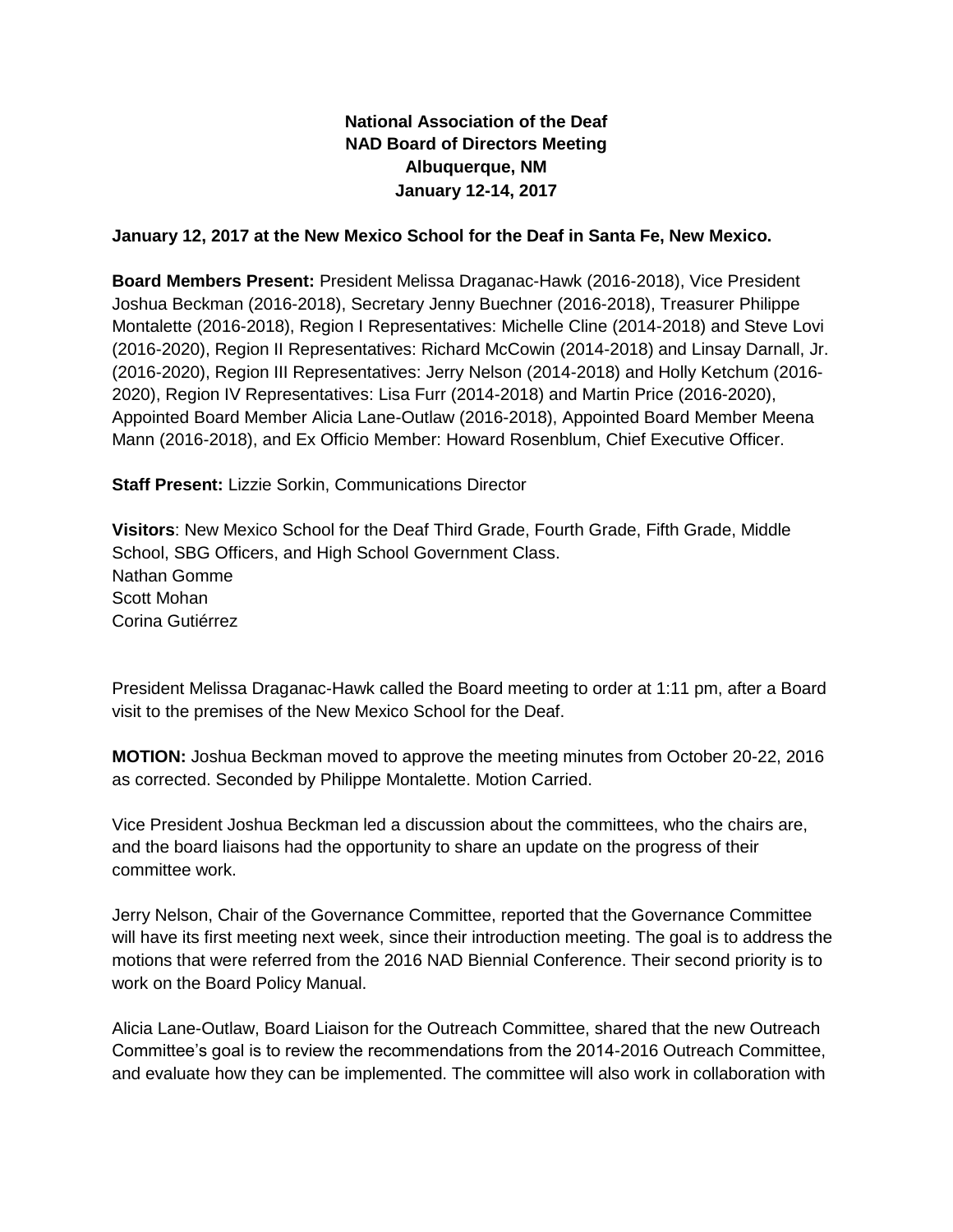other committees in regards to the 2016-2018 Priorities such as the Information Clearinghouse Priority.

Philippe Montalette, Chair of the Finance Committee, shared that the Finance Committee has been meeting on a monthly basis. New members are Chris Wagner and Steve Gagnon.

Howard Rosenblum, Liaison for the Public Policy Committee, shared that Alexis Kasher will continue as chair of the committee. They are working on reaching out to see who is interested in being chair for the expert groups, then their work will begin.

Melissa Draganac-Hawk reported that Shilpa Hanumantha may be interested in continuing as chair for the Diversity Strategy Team.

Linsay Darnall Jr., Board Liaison for the Youth Strategy Team, shared that the YST wants to implement the recommendations from previous YST chairs. Their goal is to figure out what programs we can implement to attract youth to be involved with NAD.

Lisa Furr, Board Liaison for the LGBT Section, is currently gathering information. Glenna may be interested in continuing as chair for the LGBT Section. Their goal is to review and make sure NAD materials are LGBT friendly, and also consider how LGBT rights can be advanced through NAD advocacy efforts.

Linsay Darnall, Jr., Board Liaison for the Deaf Culture and History (DCH) Section, shared that the goal of the DCH Section is to become a central source for info on Deaf Culture and Deaf History.

Philippe Montalette, Board Liaison for the Business Advocacy Section, has no updates to share at this time.

Jerry Nelson, Board Liaison for the Senior Citizens Section, shared that the section is on standby for any senior related items as needed. The Section is proud of their work for the Senior Luncheon at the NAD Biennial Conference.

Richard McCowin, Board Liaison for the Interpreter Section, shared that the section has not had a chair in 4 years. There are over 600 members in the section. His plan is to reach out to all of the section members to see if there is any interest for the chair.

Lisa Furr, Board Liaison for the Interpreter Referral Agency Certification Task Force, shared that the task force hasn't started meeting yet, but plan to have a meeting soon.

Michelle Cline, Board Liaison for the Public Safety Task Force, shared that the task force's goal is to respond to police and other incidents that impact deaf people, and reduce barriers in those interactions. The committee will develop recommendations on best practices, and get involved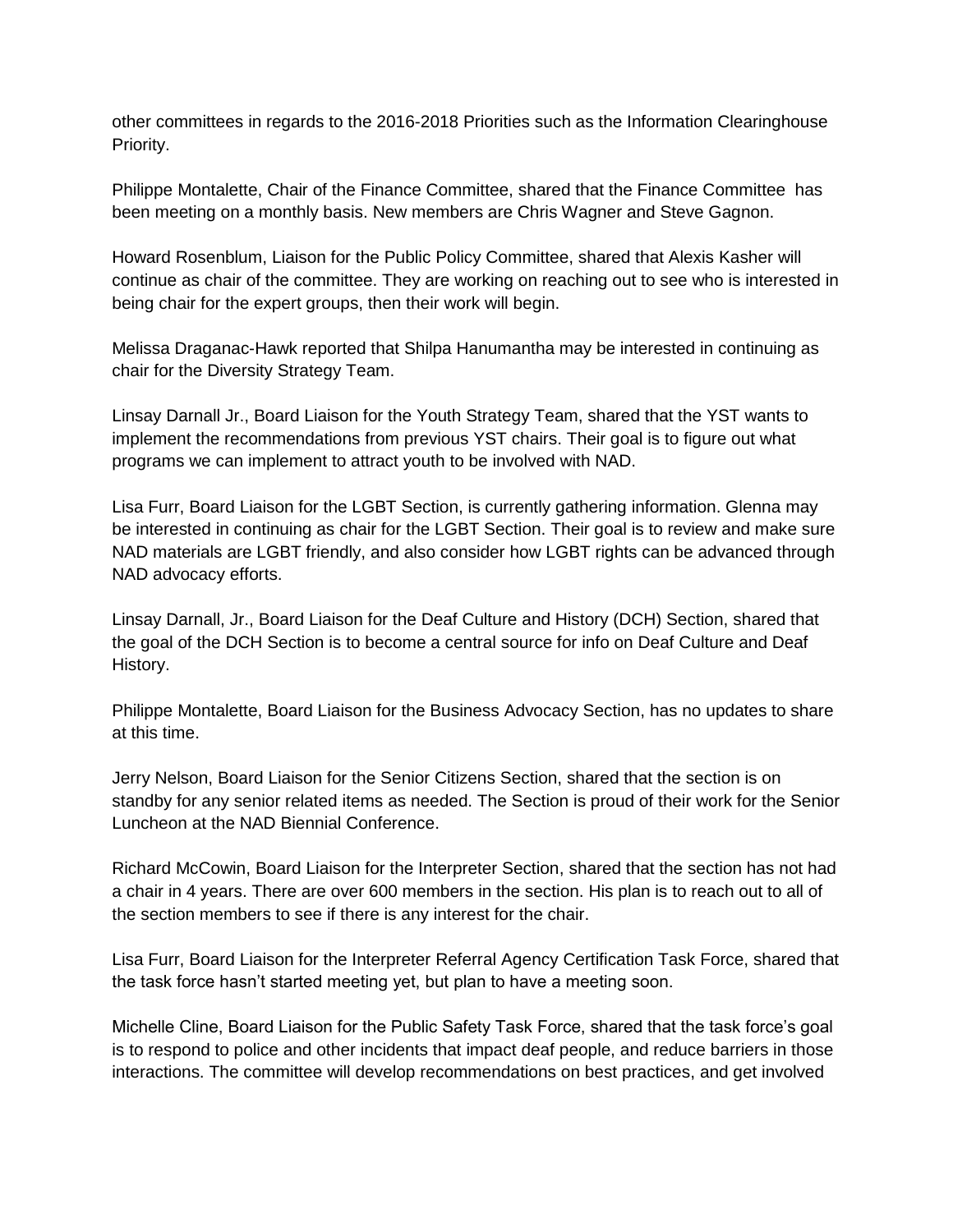in the law enforcement system to establish best practice policies for dealing with and providing services to deaf individuals.

Holly Ketchum, Board Liaison for the VRI Task Force, shared that the committee needs to review what they have, as well as work on expanding the guidelines and include more info for how to use VRI in other settings, such as for businesses.

Richard McCowin, Board Liaison for the CDI Task Force, shared that the task force will focus on establishing guidelines on how to use Deaf Interpreters, as well as how CDI can be supported in their role as interpreters.

Holly Ketchum, Board Liaison for the Employment Workgroup, shared that the work from the previous Employment Task Force will be available to the public by February, and the workgroup will review and assess if there is additional information or tools needed.

Steve Lovi, 2018 NAD Conference Chair, will discuss more about their plans later this week.

Jenny Buechner, Board Liaison for the Election Reform Committee, shared that Ben Soukup has accepted the role as chair for this committee, and the goal is to provide election reform recommendations to the board during the April board meeting.

Jenny Buechner, Board Liaison for the Affiliates, shared that she will be working with Steve Gagnon to learn what the affiliates are looking for, as well as to get ideas of what the NAD can do for them for the upcoming NLTC conference.

There was a discussion about the naming of the Education Strategy Team. The Chair, Tawny Holmes, would like to change name to Education Advisory Group. After some preliminary discussion, the Board agreed that additional information and further discussion is needed.

President Melissa Draganac-Hawk called for a recess at 2:50 pm.

The meeting resumed at 3:00 pm

Jerry Nelson provided Governance Training by reviewing sections of the Board Policy manual.

Treasurer Philippe Montalette led discussion for the 6-month revised budget for 2016-2017 fiscal year.

**MOTION:** Richard McCowin moved that we approve the 6 month revised budget. Seconded by Joshua Beckman. Motion Carried.

Treasurer Philippe Montalette led discussion for the projected budget for the 2017-2018 fiscal year.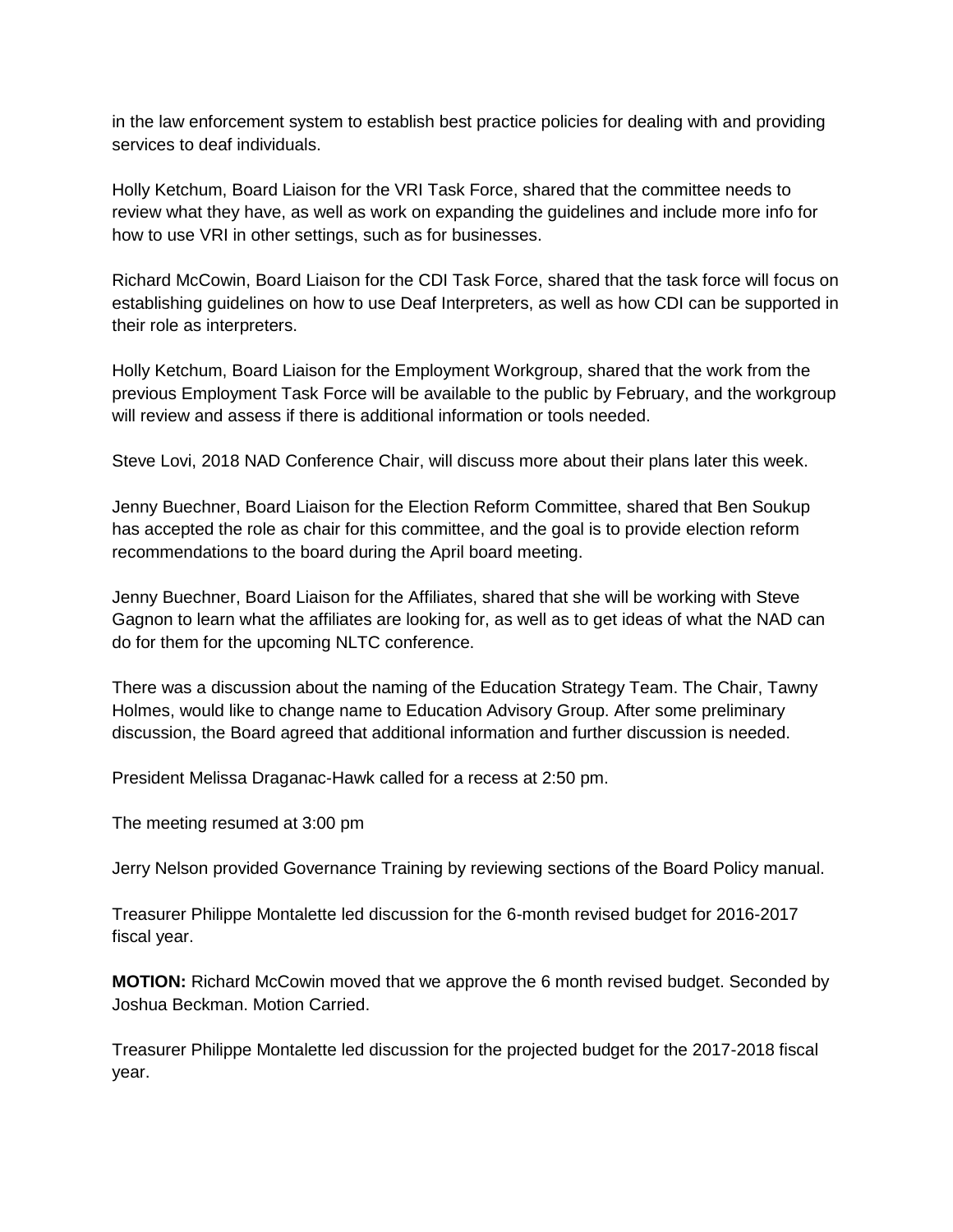**MOTION:** Michelle moved to approve the projected budget for 2017-2018. Seconded by Meena Mann. Motion Carried.

Howard shared information about the plans for NLTC 2017. Pursuant to board discussion and guidance, there will be "mini conferences" for regions and affiliates. There was a discussion for possible topics for workshops for NLTC.

It was agreed by the board that we need to send a survey to State Associations and Affiliates to see what topics are needed for NLTC.

Howard Rosenblum led a discussion about the Deaf Self Advocacy Training program that was formerly under the National Consortium of Interpreter Education Centers (NCIEC. DSAT is now under NAD - all of the info from the NCIEC website, and names of trainers have been transferred to NAD.

President Melissa Draganac-Hawk called for a recess at 4:48 pm.

## **January 13, 2017 at the New Mexico Commission for the Deaf and Hard of Hearing in Albuquerque, New Mexico.**

**Board Members Present:** President Melissa Draganac-Hawk (2016-2018), Vice President Joshua Beckman (2016-2018), Secretary Jenny Buechner (2016-2018), Treasurer Philippe Montalette (2016-2018), Region I Representatives: Michelle Cline (2014-2018) and Steve Lovi (2016-2020), Region II Representatives: Richard McCowin (2014-2018) and Linsay Darnall, Jr. (2016-2020), Region III Representatives: Jerry Nelson (2014-2018) and Holly Ketchum (2016- 2020), Region IV Representatives: Lisa Furr (2014-2018) and Martin Price (2016-2020), Appointed Board Member Alicia Lane-Outlaw (2016-2018), Appointed Board Member Meena Mann (2016-2018), and Ex Officio Member: Howard Rosenblum, Chief Executive Officer.

**Staff Present:** Lizzie Sorkin, Communications Director

**Visitors**: Amy Lucero Ash Mosman Faye Falsey Luke Adams Miquela Wilkinson Nathan Gomme Richard Bailey Thomas Sena Amanda Summers Jason Siergey Adnanna Lucero Louise Chavez Rosgado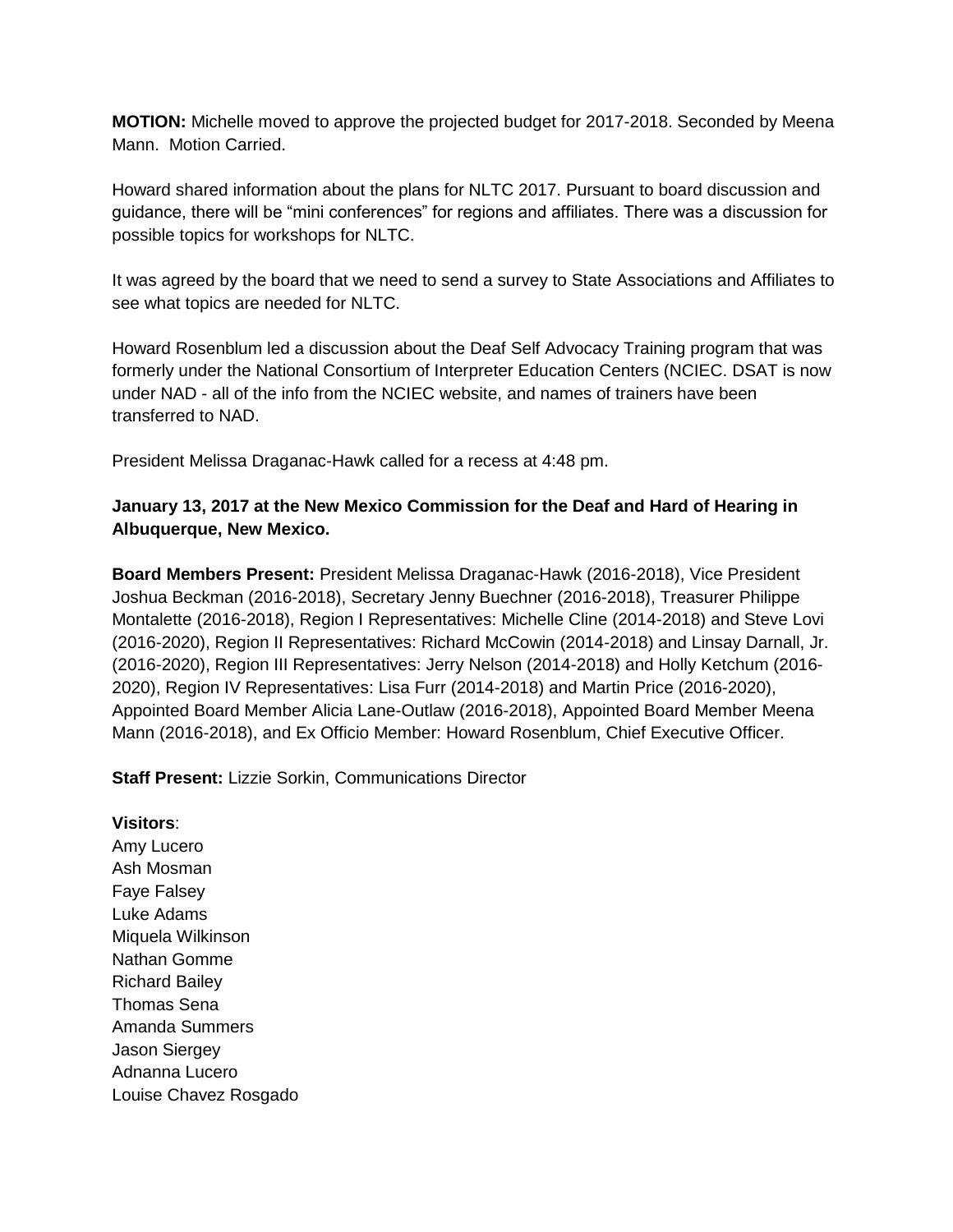Roger Robb Lisa Dignan Paula McCluskey Roy DeHaven

President Melissa Draganac-Hawk resumed the board meeting on Friday, January 13 at 8:28 am at the New Mexico Commission for the Deaf and Hard of Hearing in Albuquerque, NM.

Alicia Lane-Outlaw provided a fundraising training for the board members.

Elevator Speech - you can share a short story of how you became involved with NAD. Your passion will show why you're involved with NAD - don't need to tell boring/dry stories such as "NAD fought for captions." Share your personal story and people will be touched.

President Melissa Draganac-Hawk called for a recess at 9:58 am.

The meeting resumed at 11:15 am.

Meena Mann provided training on "The Big Picture" as part of her overall plans for Organizational Structure analysis.

There were discussions about how we need to be able to measure progress on Vision 2020 Goals and Objectives. We also discussed how we can apply the SMART approach for writing strategic plans for now until 2020, as well as beyond. Meena will lead a committee to analyze those aspects.

President Melissa Draganac-Hawk called for a recess for lunch at 12:01 pm.

The meeting resumed at 12:52 pm.

We discussed how we can measure progress on our current priorities using the SMART model. It was also discussed that we need evaluate how we can streamline the process for submitting proposed priorities and to ensure these proposed priorities are attainable goals for the 2018 NAD Biennial Conference. We also discussed ideas on how we can provide training at NLTC and beyond to help members write proposed priorities for NAD Conferences.

There was a discussion about how we need to evaluate the Steering Committee guidelines and processes and to identify how we can improve the process for proposed priorities.

President Melissa Draganac-Hawk called for a lunch recess at 1:28 pm.

The meeting resumed at 1:38 pm.

#### **Discussion about the 2016-2018 Priorities.**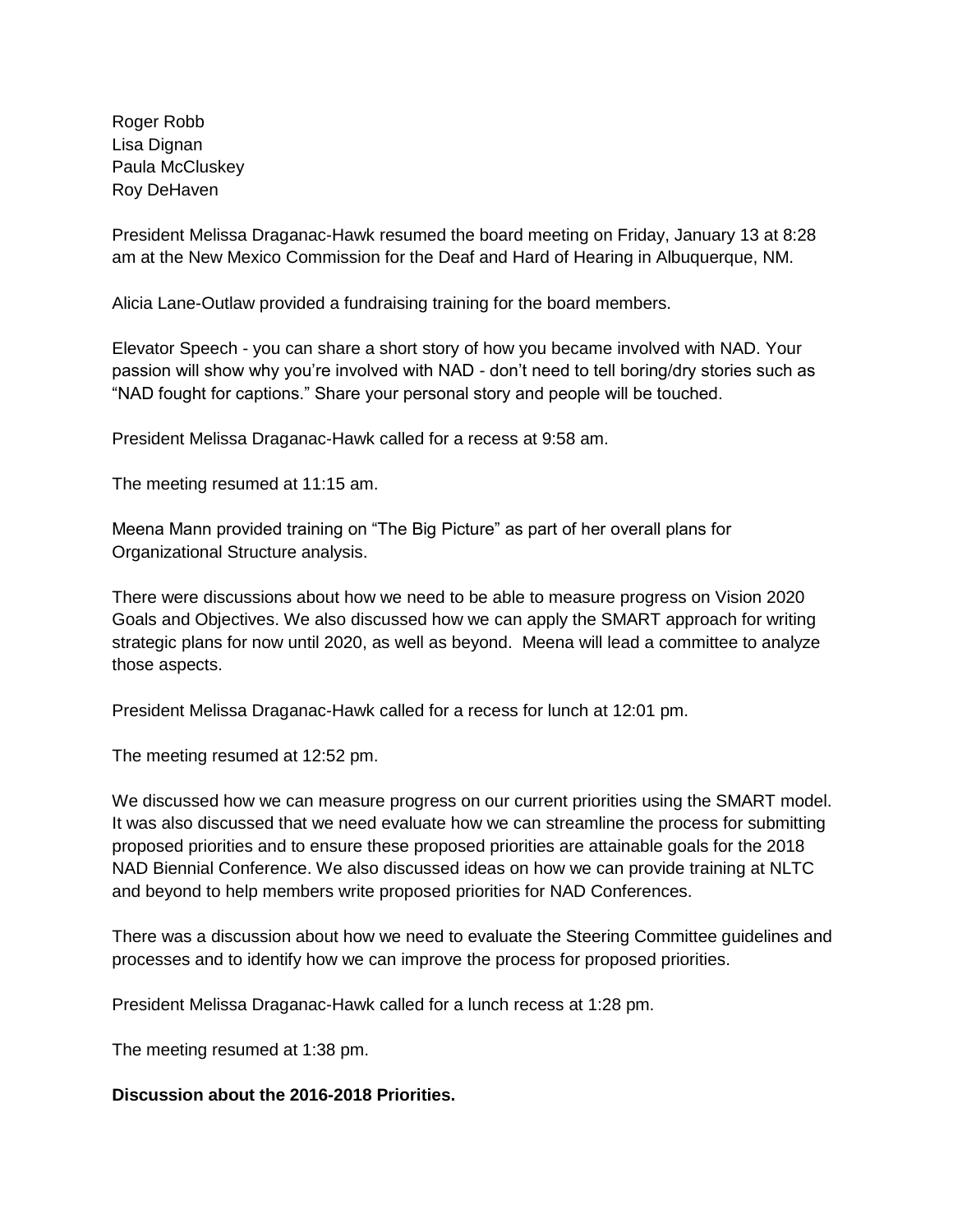**National Employment Resource Center:** The content and materials from the 2012-2014 Employment Task Force are currently being reviewed to make sure of accuracy and relevance. The information will be made available on the NAD website by Feb 1. The Employment Workgroup will review and analyze how to improve or expand the content available. Headquarters is also working on developing a web portal for prospective employers to provide a link for deaf people to apply for jobs.

**Enhance NAD Information Clearinghouse and Communication Strategy:** The new NAD website is up and running. The committee needs to analyze how the website clearinghouse structure will work. The question is, are we going to build this clearinghouse to refer to other sources, or do we put all of the information in the NAD website? The Outreach Committee will review and make recommendations.

**Child Protective Services and Best Practices with respect to language/culture:** There is a Child Protective Services (CPS) Expert Group under Public Policy, and Allison Schlesinger is the chair. The expert group will focus on developing a toolkit based on previous position statements in regards to CPS.

**Campaign to End Language and Cultural Deprivation:** This priority has been referred to the Language Deprivation Taskforce. There is some additional analysis needed to better understand what exactly the committee will be doing, and the SMART methodology will help.

**Creation of Mental Health Training Program and a Communication Hub on Health Related Information** - John Gournaris, Chair of the Mental Health expert group, is eager to develop a toolkit for position statements and to help create a training program to prepare more deaf people to become therapists and clinicians. The aspect of the priority focusing on Health Related Info Clearinghouse will be reviewed by the same people managing the NAD information clearinghouse and communication strategy, and the Outreach Committee.

The board split up and engaged in working groups to apply the SMART methodology on one priority: Campaign to End Language and Cultural Deprivation. The analyses that the board has done will be shared with Tawny Holmes.

It was agreed that Steve Lovi, Linsay Darnall Jr., Martin Price, and Meena Mann will work on the SMART analysis for all 5 priorities.

President Melissa Draganac-Hawk called for a recess at 3:08 pm.

The meeting resumed at 3:17 pm.

President Melissa Draganac-Hawk shared updates on her communications with Deaf Grassroots Movement (DGM). DGM is planning on another Rally on March 23rd, 2017. In addition to the rally, they will provide workshops for approximately 20-30 state DGM leaders,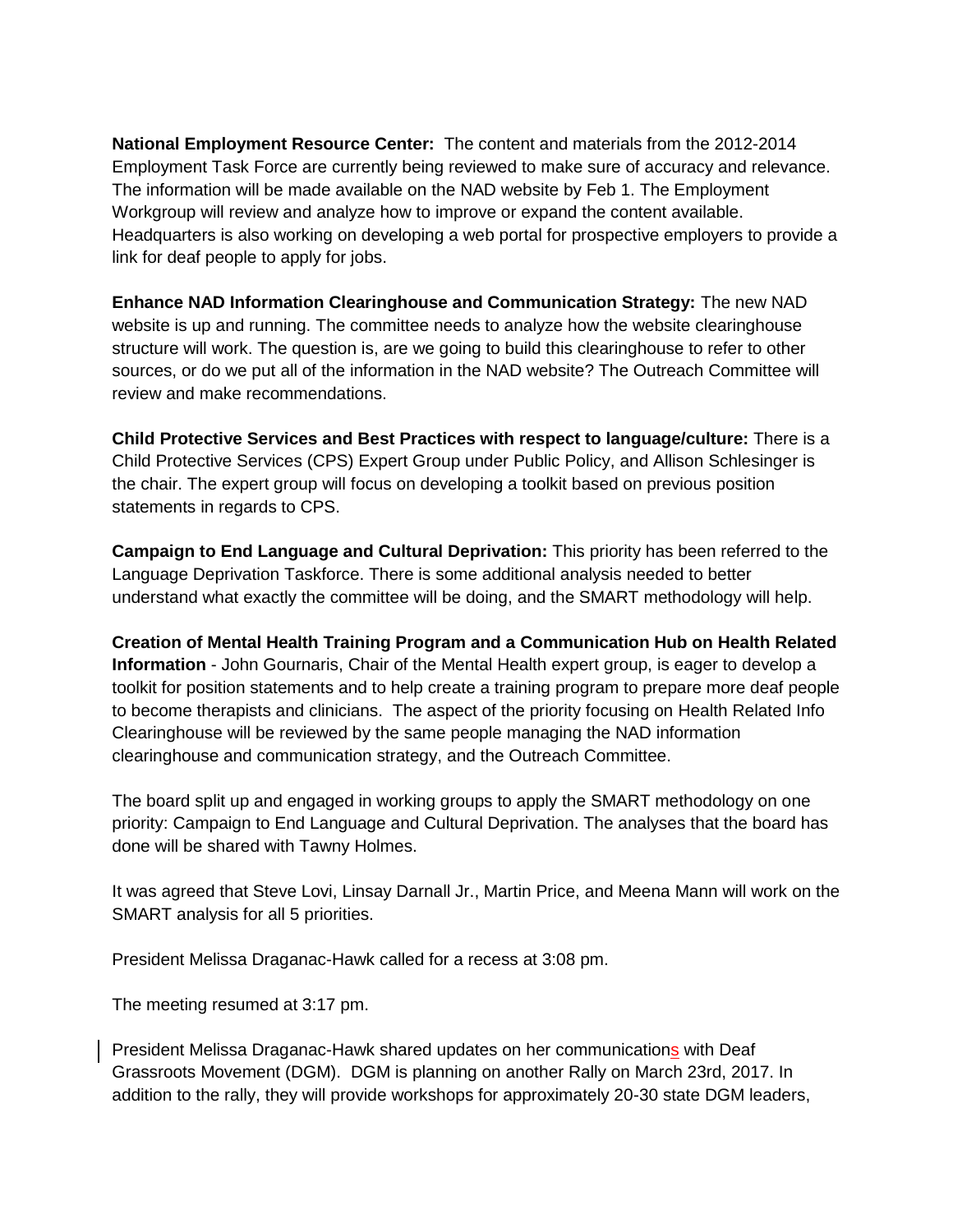and one of the workshops they want is to have Kim Bianco Majeri from the NAD to provide legislative training. On Friday, March 24th. On Friday, March 25th they will have an event.

How can Region Board members help work with SA to better understand and work with their state DGM.

At 3:35 pm, Al "Sonny" Sonnenstrahl joined the Board meeting for a discussion on the work of the VRI committee in regards to managing the use of VRI in hospitals and medical facilities. There is a need to add additional information in the VRI booklet, as well as guidelines for businesses who hire VRI services. There is also a need to make this information available in ASL on the NAD website. The plan is to expand the work of the committee to develop guidelines for the justice system.

Nathan Gomme, Executive Director of the New Mexico Commission for the Deaf and Hard of Hearing, introduced the NMCDHH staff and explained their work.

Steve Lovi, 2018 Conference Chair, led a discussion on the conference planning for the 2018 NAD Biennial Conference.

Connecticut Association of the Deaf and American School for the Deaf is planning to launch their 200th Anniversary celebration in April 2017, and will close the celebration at the 2018 NAD Biennial Conference.

Melissa Draganac-Hawk called for a recess at 5:05 pm.

### **January 14, 2017 at the New Mexico Commission for the Deaf and Hard of Hearing in Albuquerque, New Mexico.**

**Board Members Present:** President Melissa Draganac-Hawk (2016-2018), Vice President Joshua Beckman (2016-2018), Secretary Jenny Buechner (2016-2018), Treasurer Philippe Montalette (2016-2018), Region I Representatives: Michelle Cline (2014-2018) and Steve Lovi (2016-2020), Region II Representatives: Richard McCowin (2014-2018) and Linsay Darnall, Jr. (2016-2020), Region III Representatives: Jerry Nelson (2014-2018) and Holly Ketchum (2016- 2020), Region IV Representatives: Lisa Furr (2014-2018) and Martin Price (2016-2020), Appointed Board Member Alicia Lane-Outlaw (2016-2018), Appointed Board Member Meena Mann (2016-2018), and Ex Officio Member: Howard Rosenblum, Chief Executive Officer.

**Staff Present:** Lizzie Sorkin, Communications Director

**Visitors**: Philippe Gallant Jesus Sanchez Chad LeBlanc Tommy Tischler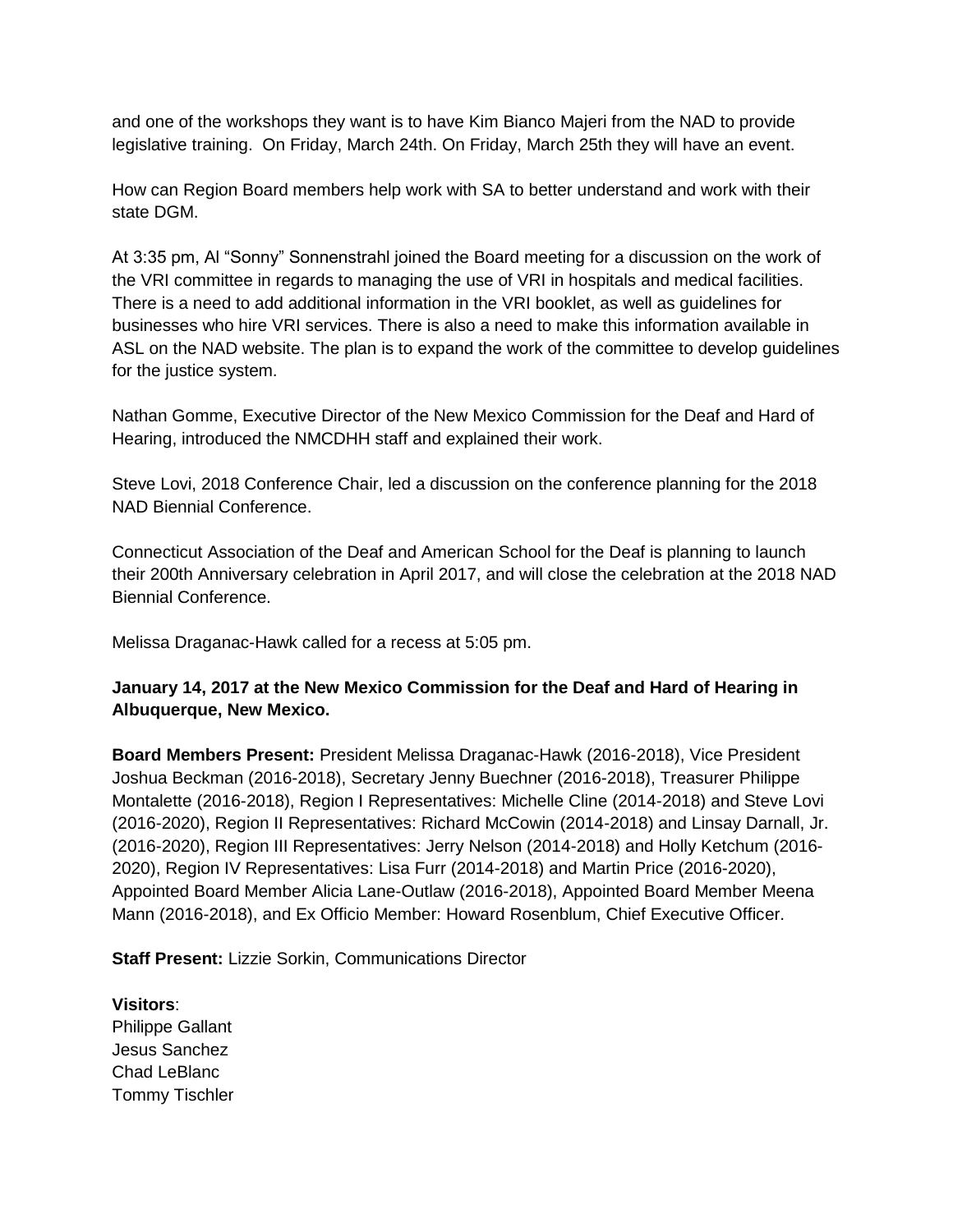Roy DeHaven John Ferrales Margarita Garcia Joseph JoJo Lopez Laura Brown Miranda Zonlk Samantha Montoya Luke Adams Nathan Gomme Andrea Ginn Orlando Obeso Henri Grau Efrain Rodriguez Mark Ramirez Amanda Carreso Cowan Johnny Robertson

President Melissa Draganac-Hawk called for the meeting to resume at 8:00 am, on January 14th, at the New Mexico Commission for the Deaf and Hard of Hearing, in Albuquerque, NM.

Alicia Lane Outlaw continued fundraising training for the board members.

The board discussed about the DSAT program now that it is under NAD. The board agreed to establish an ad-hoc committee to evaluate what should be done to maintain/grow DSAT under the NAD.

Martin Price shared the toolkit for National Deaf Youth Day with the board. The toolkit will be distributed to State Associations soon.

The board members broken into work groups at 9:15 am for Region Report videos.

The meeting resumed at 10:15 am.

The board received training on Social Justice and Intersectionality provided by Mark Ramirez.

President Melissa Draganac-Hawk called for a recess for lunch at 12:03 pm.

The meeting resumed at 1:22 pm.

New Mexico Mano a Mano came and introduced themselves, and shared about their organization.